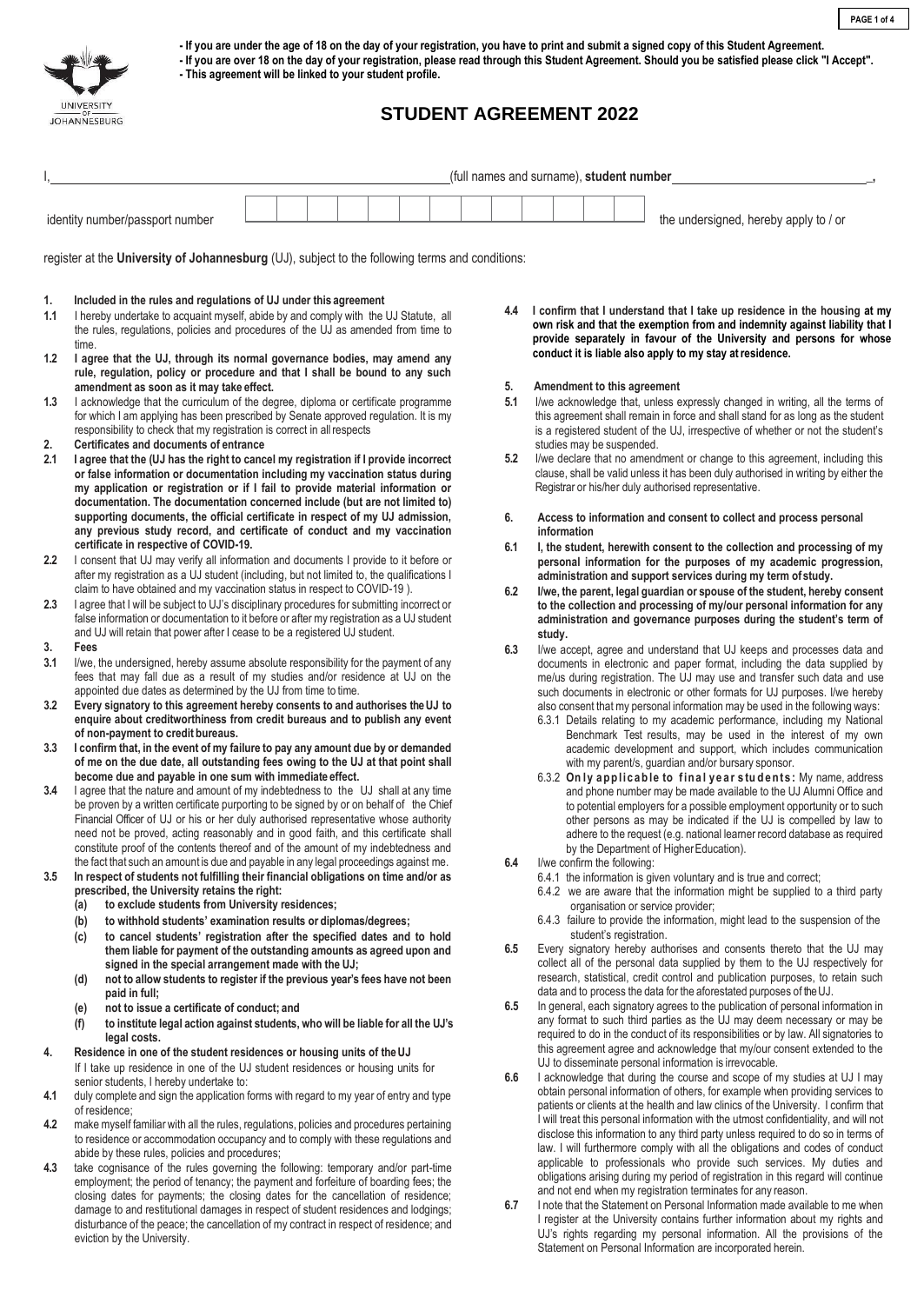#### **7. Cession of intellectual property rights**

**7.1 I hereby cede and assign to the UJ any existing, future or contingent copyright or any other intellectual property right that may arise from any incomplete or completed work, including, without limitation, any paper, article, assignment, dissertation, thesis or minor-dissertation, that may in any way whatsoever have originated or originate from any study or research project I may have undertaken or have launched or may undertake or launch at the UJ, irrespective of whether such work has been or may be accepted for examination, in accordance with national legislation, the University's policy related to intellectual property and the Academic Regulations.**

#### **8. Processing of personal information**

- **8.1** I/we agree that the UJ is required to process my personal information in order for me to register as a student of the UJ and for the UJ to provide me with an education and other services, and I consent to UJ processing my personal information for this purpose.
- **8.2** I/we understand that the UJ is bound by the provisions of the Protection of Personal Information Act, 2013 (POPIA) and that it will ensure that it complies with the provisions of POPIA, as well as its internal policies and procedures relating to personal information, when it processes my personal information.

#### **9. Vaccination Policy**

- **9.1** I confirm that I am aware of the vaccination policy and understand that if I am not fully vaccinated, I will be registered conditionally until the required vaccination conditions have been met.
- **9.2** I accept and consent that I may be deregistered if I fail to meet these conditions.

#### **10. General terms**

- I/we, the undersigned, hereby:
- **10.1** declare that this agreement, which has been completed and duly signed, is applicable to my total period of study at the UJ but I understand that my registration is only valid for one academic year, I must renew my registration annually and when I renew my registration, I may be expected to conclude a new student agreement that may vary the terms and conditions of this Agreement ;
- **10.2** declare that all of my information supplied is true and correct;
- **10.3** declare that I fully understand what I have consented to under this agreement;
- **10.4 confirm that I am aware that I can update and/or correct my personal information on the student portal;**
- **10.5** declare that I have acquainted myself with, and in the future will keep myself acquainted with, the contents of the University's Statute, policies, academic and financial rules and regulations pertaining to study at the UJ and published on the UJ web: **http://www.uj.ac.za**;
- **10.6** declare that, in the event of my being underage, this agreement is concluded with the consent and assistance of my parents and/or guardian;
- **10.7** declare that should it be deemed necessary by the UJ (as a result of this agreement) to institute legal proceedings against me, and should I be unsuccessful in such legal proceedings, I shall be liable for the legal costs according to the attorney and own client scale of fees;
- **10.8** accept the jurisdiction of the magistrate's court in the event of any action or claim for damages being instituted or brought against me, irrespective of the extent of the action or the measure of damages;
- **10.9** consent to an emolument attachment order if the UJ should succeed in any legal action to claim or recover any monies from me;
- **10.10 declare that the UJ reserves the right to move students to extended degrees if their academic performance is not adequate in the first semester;**

Signature of student

\* (Duly assisted by his/her parent/guardian/next-of-kin, as may be required by law)

And also signed in his/her own capacity and assisting the student where necessary by [full name of parent/legal guardian/next-of-kin/spouse]

### **\* DETAILS OF PARENT/GUARDIAN/NEXT-OF-KIN/SPOUSE:**

| Surname:                                                                      |          |  |  |  |  |  |  |  |  |  |  |  |                  |  |  |  |
|-------------------------------------------------------------------------------|----------|--|--|--|--|--|--|--|--|--|--|--|------------------|--|--|--|
| First name:                                                                   |          |  |  |  |  |  |  |  |  |  |  |  |                  |  |  |  |
|                                                                               |          |  |  |  |  |  |  |  |  |  |  |  |                  |  |  |  |
| Domicilium citandi et executandi<br>(physical address) – refer to<br>clause 9 |          |  |  |  |  |  |  |  |  |  |  |  |                  |  |  |  |
|                                                                               |          |  |  |  |  |  |  |  |  |  |  |  |                  |  |  |  |
|                                                                               | Country: |  |  |  |  |  |  |  |  |  |  |  | Postal/zip code: |  |  |  |

- **10.11 declare that, in accordance with the rules, regulations, policies and procedures of the UJ, I will give written notification to the faculty officer concerned in the event that I should decide:**
	- **(a) to change my course of study or curriculum;**
	- **(b) to terminate my studies in part or in their entirety;**

**(c) not to pursue a particular programme of study in the second semester; and that failure to do so will result in my being indebted in any amount of tuition fees that, owing to my omission, would have become payable to the UJ**.

**10.12** I acknowledge that I will retain credit for exemption and/or renewal of registration purposes for a module passed for a period not exceeding seven years, provided that there are no material changes to the curriculum content in this period, and provided further that there has been no change in the statutory body regulating the relevant qualification.

#### **11.** *Domicilium citandi et executandi* **(physical address for official notices)**

- **11.1** I/we, the undersigned, hereby appoint as our *domicilium citandi et executandi*  (physical address) for all purposes in terms of this agreement, including the service of legal process, the address set outbelow.
- **11.2** I/we hereby elect, for the purpose of serving all process documents and any other notices pertaining to my studies or research at the UJ, the address entitled "*Domicilium citandi et executandi* (physical address)", as stated on this agreement form.

### **12. Surety/parent/guardian/next-of-kin/spouse**

- **12.1 Each signatory (hereinafter referred to as the "surety/ies") to this agreement, other than the student, hereby bind/s myself/ourselves as surety/sureties and co-principal debtor/s jointly and severally for and with the student (the principal debtor)** *in solidum* **(together) in favour of the UJ for the payment of all debts and due fulfilment of all obligations of whatever nature and however arising which the student may now or hereafter owe to the UJ.**
- **12.2** Each surety/parent/guardian/next-of-kin/spouse that signs this agreement consents to the collection and processing of his or her personal information for the administrative and governance purposes of the applicant to this agreement.

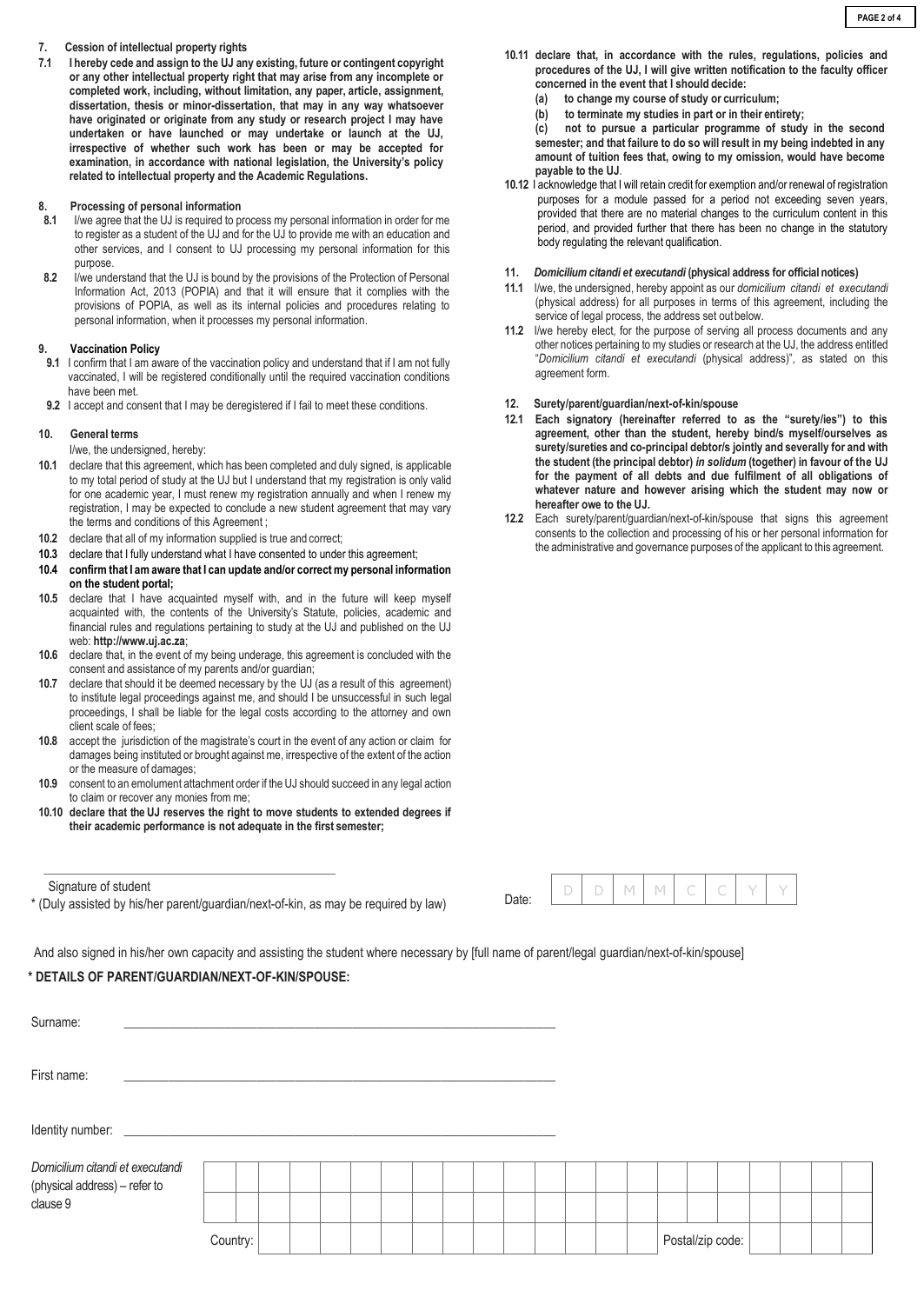| Country tel. code: |  |  |  |  |  | Dialling code: |  |  |  |  |  |  |
|--------------------|--|--|--|--|--|----------------|--|--|--|--|--|--|
| Telephone number:  |  |  |  |  |  |                |  |  |  |  |  |  |
| Email address:     |  |  |  |  |  |                |  |  |  |  |  |  |

\* Signature of parent/legal guardian/next-of-kin/spouse: Date:

**\* Note: A student under the age of 18 must have this form signed by either of his/her parents. If a student has no parents (e.g. they are deceased), or the parents are**  divorced, a legal guardian is normally officially appointed. In such cases, the legal guardian must sign this form. If the student does not have a parent or a legal guardian, **a responsible adult family member (next-of-kin) or other responsible adult who is prepared to make the declaration and the undertaking must sign with the student. The details of the parent/legal guardian must be listed on this form.**

D D M M C C Y Y